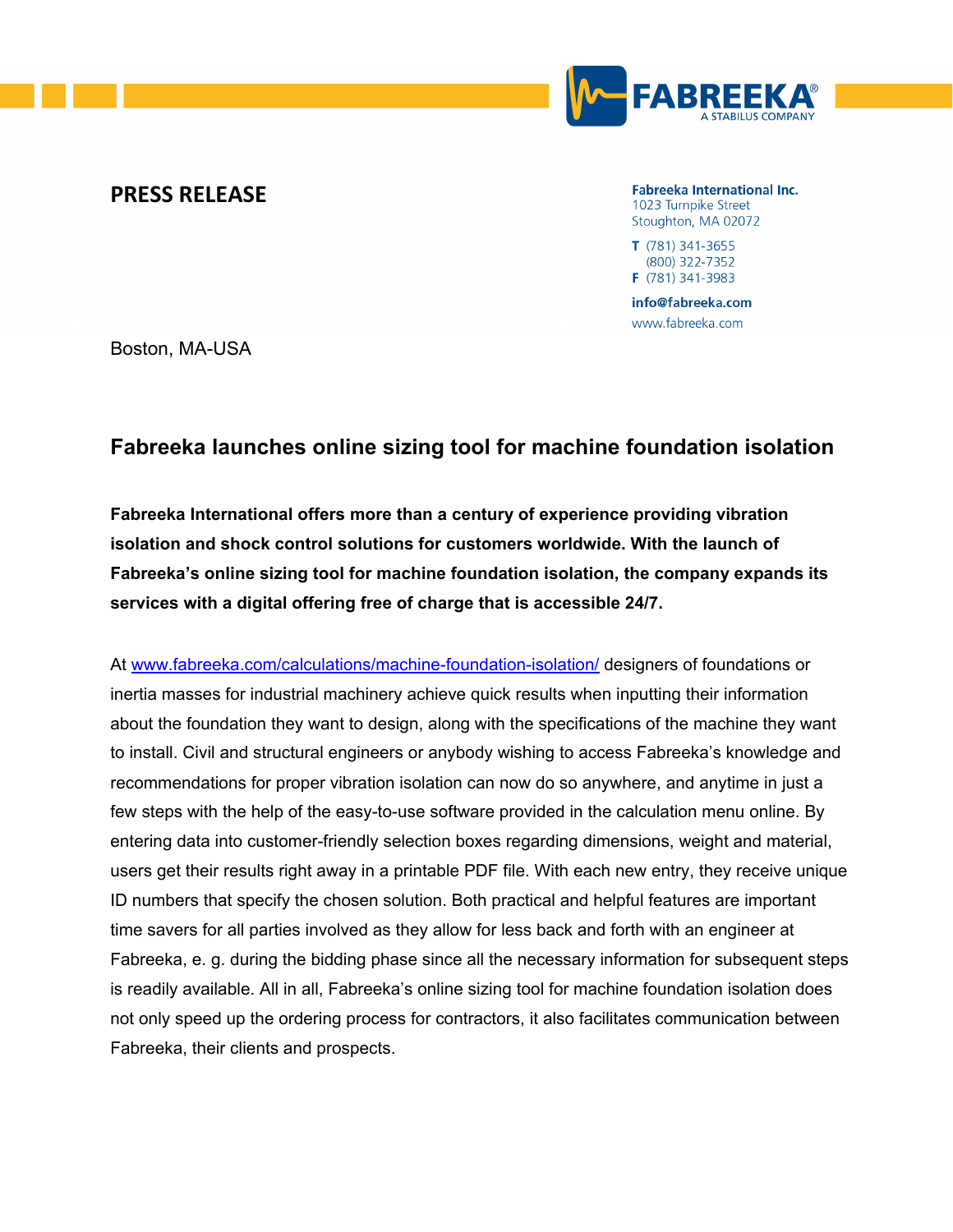

#### **New online tool underlines Fabreeka's customer-oriented approach**

Clients confirm that Fabreeka's customer-oriented approach is one of a kind. General Manager David Meyer and his team are committed to this approach and do everything to carry it into the digital age, as well as into the next decade of Fabreeka's impressive company history: "Many companies offer products for vibration isolation and shock control; Fabreeka demonstrably delivers sophisticated technical solutions of which our new online tool is only the most recent example," David Meyer explains. Understanding customer-specific requirements and pairing the necessary solutions with proven products has been one of Fabreeka's biggest strengths for over 100 years now. The company has not only been further integrating their products, but the engineers have also been dedicated to the topic of Industry 4.0 since its early stages, allowing customers today, as well as in the near future to benefit by using extensive and integrative products and services. In this respect the new online tool does not only offer 3D visualization of the customer application while always showing the machine position and foundation, it also lets users choose from up to four options in vibration isolation, covering all price ranges for best selection according to the budget of each project or calculation.

As flexible as the program is in showing cost, it is in the design options which the users are presented with. By inputting different foundation dimensions, one sees various options for isolation on the computer screen. For further reference offline or for design review and approvals, users can generate PDF files of their input and output results. Fabreeka's online sizing tool for machine foundation isolation also automatically calculates the combined center of gravity (COG) and supports available solutions in one place for product performance versus price comparison at www.fabreeka.com/calculations/machine-foundation-isolation/. Next to this new, convenient pathway, the company and its employees are of course always available for communication and consultation by phone, email and in person on location.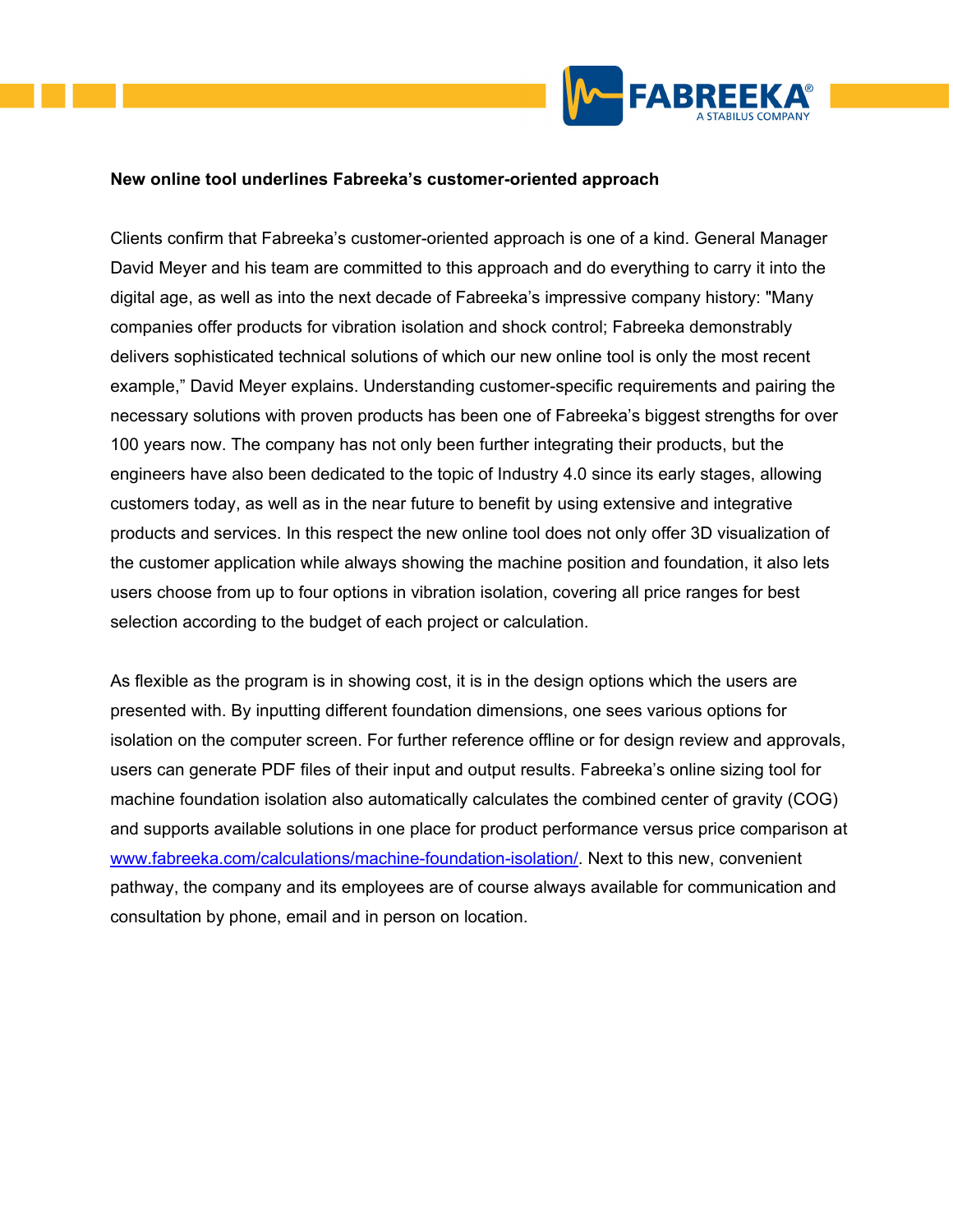

### **Pictures and Captions**

## Picture 1 Input Screen.jpg

| <b>FABREEKA</b><br><b>FOUNDATION ISOLATION</b><br><b>Easy Sizing</b><br>$inch$ $cm$                                                                                                       | <b>Front View</b>             | Machine<br>Foundation<br>Isolated Foundation | - Center of Gravity<br>+ Floor or Walls (Concrete)<br>- Sidewall Isolation<br><b>Isolation Material</b><br>Concrete (recomm.) |
|-------------------------------------------------------------------------------------------------------------------------------------------------------------------------------------------|-------------------------------|----------------------------------------------|-------------------------------------------------------------------------------------------------------------------------------|
| <b>Isolated Foundation Dimensions</b><br>Length L<br>inch<br>Width W<br>inch<br>Depth D<br>inch                                                                                           | Center of Gravity<br>Top View | Total weight: 0 lbs.                         | Center of Gravity Foundation<br>$\alpha$<br>$\bullet$<br>Center of Gravity Machine<br>$\odot$<br>Resulting Center of Gravity  |
| Material / Weight @<br>Material<br>Concrete (150 lb/ft <sup>3</sup> )<br>Weight<br>$\circ$<br>bs.                                                                                         | ٦                             |                                              |                                                                                                                               |
| Sidewall isolation material<br><b>Thickness</b><br>$\blacksquare$ inch<br>$\mathbf{1}$                                                                                                    | $\overline{3}$                |                                              | 4                                                                                                                             |
| <b>Excitation Frequency</b><br>RPM<br>Hz 120<br>7200<br>ö.<br>Machine or Object @<br>Weight<br>bs.<br>Center of Gravity<br>inch<br>$\mathbf{x}$<br>$\ddot{v}$<br>$\overline{\phantom{a}}$ |                               |                                              |                                                                                                                               |
| Isolation @<br>70                                                                                                                                                                         |                               |                                              |                                                                                                                               |
| Calculate<br>I accept the Conditions of Use<br>Warranty and liability are limited to the terms stated in the accepted<br>Conditions for the Use of the Easy Sizing Tool.                  |                               |                                              |                                                                                                                               |

**Fabreeka's new sizing tool for machine foundation isolation is available around the clock for quick and easy input at www.fabreeka.com/calculations/machine-foundation-isolation/**